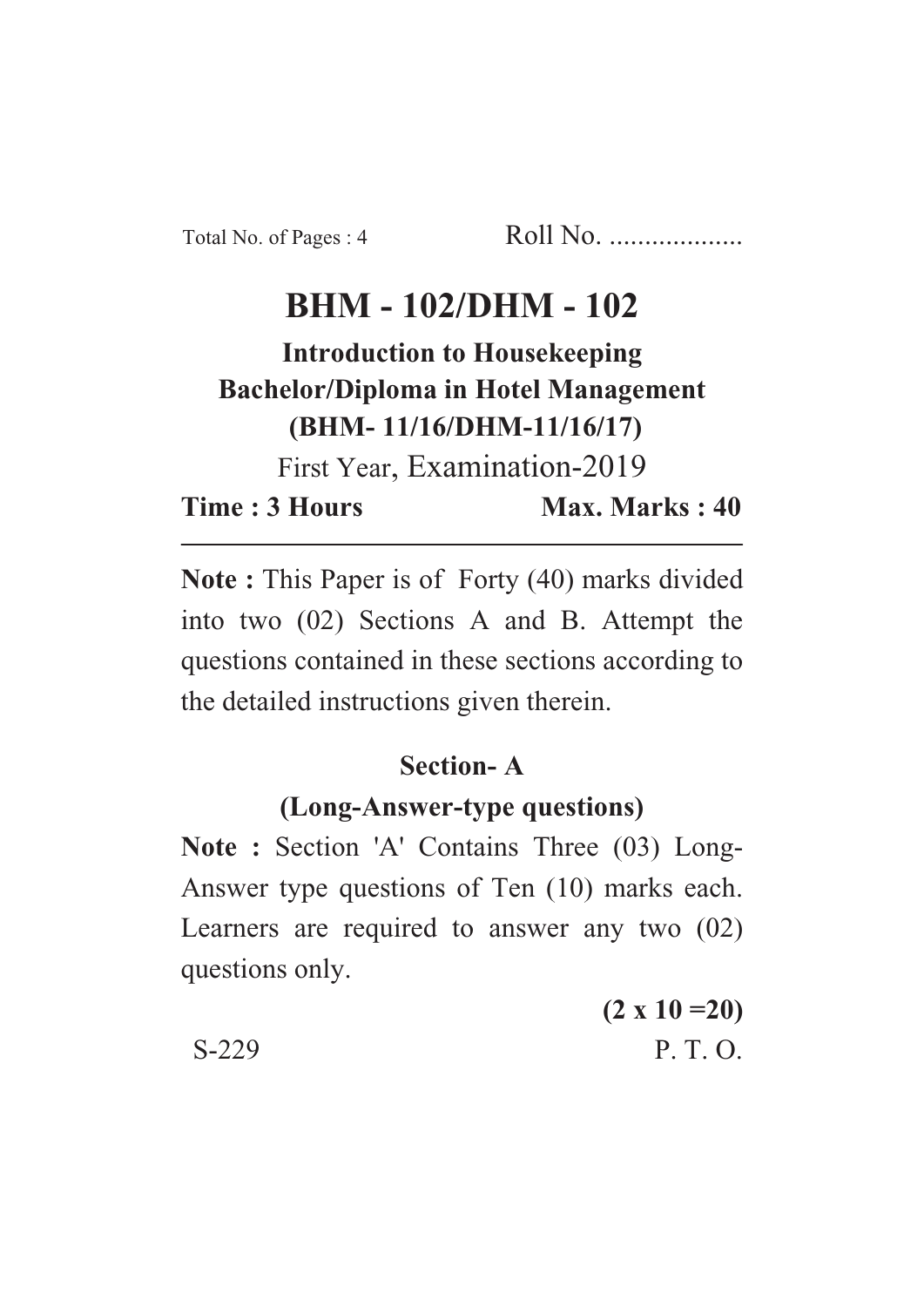- 1. Explain the different section of housekeeping department with their functions.
- 2. What are the essential features of Linen room? List out the various activities of Linen room.
- 3. Describe the role of control desk in coordination with different department.

### **Section - B**

### **(Short-Answer-Type questions)**

Note : Section 'B' contains six (06) Short- answer type questions of Five (05) marks each. Learners are required to answer any Four (04) questions only.

**(4x5=20)**

S-229